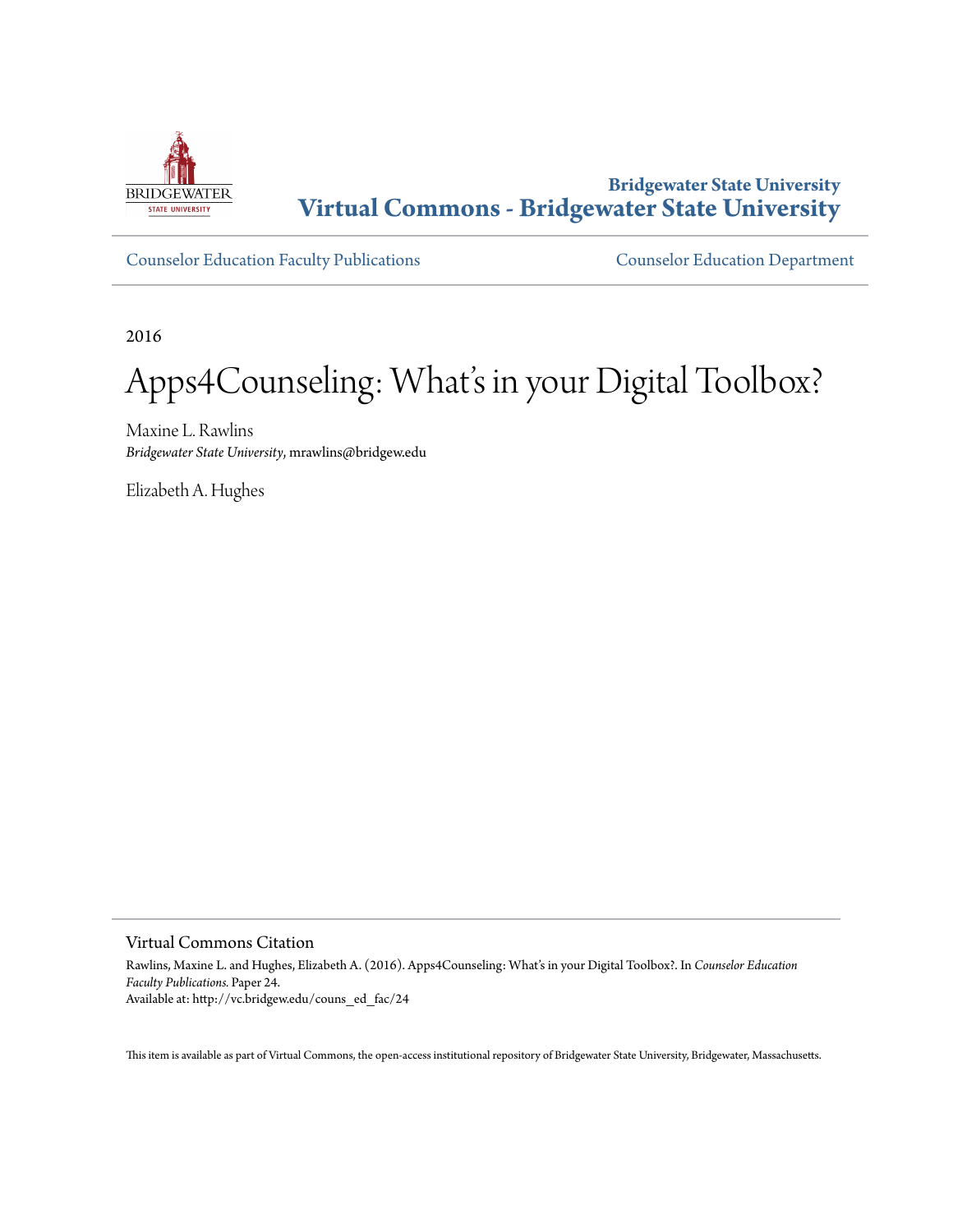

Reader Viewpoint – By Maxine L. Rawlins & Elizabeth A. Hughes

# Apps4Counseling: What's in your digital toolbox?

An ongoing project has carefully vetted and selected 350 of the best apps — and counting — that can be used to supplement and enhance counseling, counselor education and wellness promotion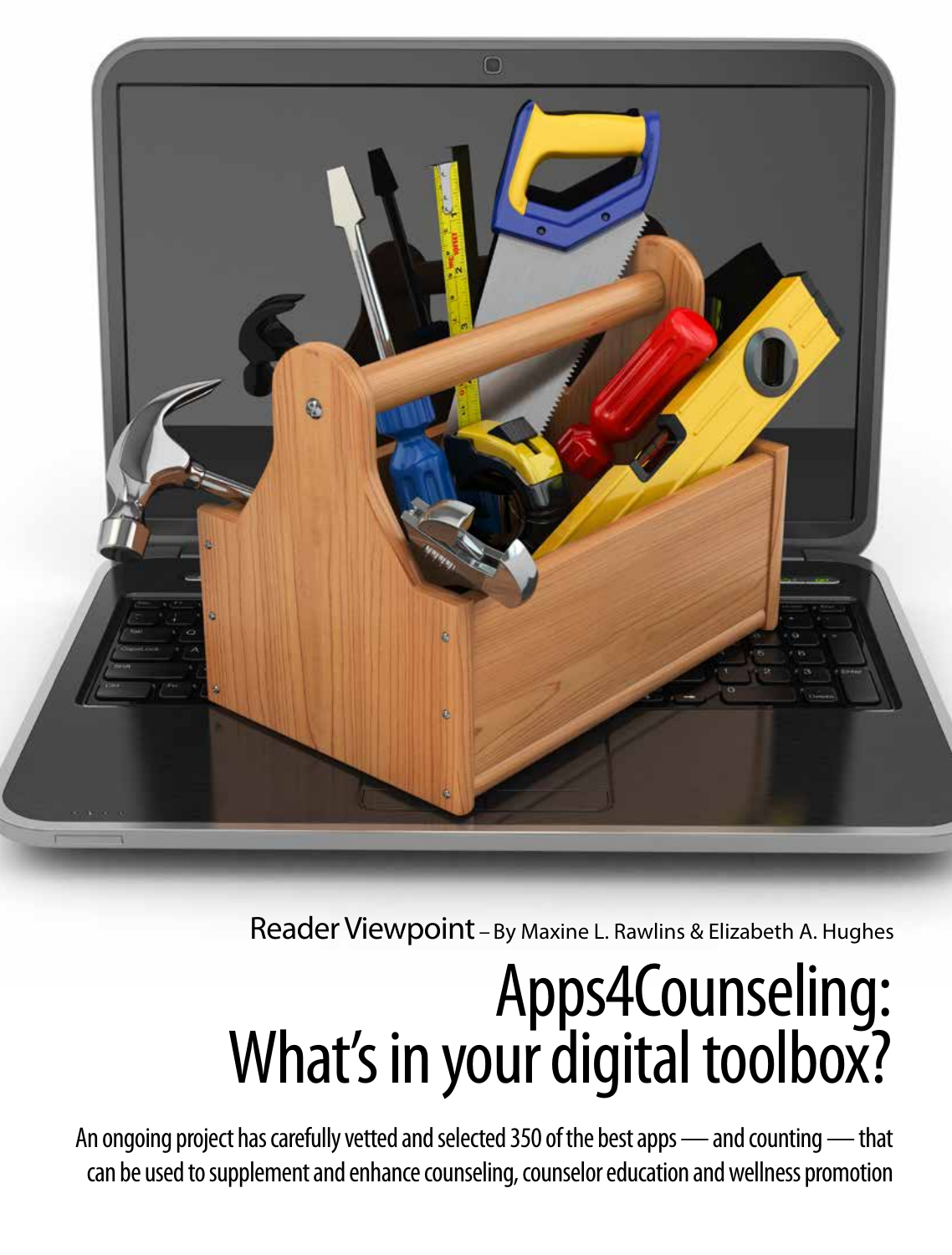The increase in mobile device ownership and usage — primarily smartphones<br>and tablets, in that order — has been remarkable for all segments and age<br>groups of the U.S. population. The independent market research company<br>dar and tablets, in that order — has been remarkable for all segments and age groups of the U.S. population. The independent market research company eMarketer estimated that just under 2 billion people worldwide would own a smartphone by the end of 2015. Although tablet ownership and usage is generally lower than that for smartphones, the figures are still impressive. Worldwide and U.S. tablet sales for 2015 were estimated to reach 1 billion and 156 million, respectively, which represents a doubling of worldwide sales when compared with 2012 figures.

Among some other U.S. trends in mobile device usage and social networking as reported by various sources:

• Mobile device ownership and social media usage have increased for all age groups (Pew Research Center, 2015).

• Smartphones and tablets are used more than any other electronic device by children ages 4-14, prompting the toy division president of market research firm NPD to conclude that "technology devices are as much staples for American families as traditional toys" (NPD, 2014)

• Increased mobile device usage by children has prompted some schools to adopt hybrid learning BYOD (Bring Your Own Device) policies (Ed Tech, 2015).

<sup>v</sup>Almost one-third of adult smartphone owners say they couldn't imagine living without their smartphone (Pew Research Center, 2014, 2015).

• Young people, "minorities" and those with lower socioeconomic status (SES) levels are likely to be "smartphone dependent" for Internet access (Pew Research Center, 2015).

\* The highest rates of social networking were reported by young adults, African Americans and those with higher levels of SES and/or education (Pew Research Center, 2014, 2015).

\* Approximately 51.5 percent of millennials in higher education settings report using their smartphones to monitor their personal health (Domo, 2015).

#### **Incorporating mobile devices into counseling**

Professional usage of mobile devices by counselors has not sufficiently reflected an awareness of or capitalized on the dramatic shifts in the ways in which large numbers of the U.S. population currently communicate, learn, socialize and obtain, manage and share information. Put

differently, counseling, counselor education and wellness promotion strategies have not, for the most part, kept pace with the way that people currently live in and interact with their immediate and larger world. The benefits of actively integrating mobile devices into the teaching and practice of counseling are numerous. These benefits include:

<sup>v</sup> Portability

- <sup>v</sup> Flexibility
- <sup>v</sup> Effectiveness at embracing multiple learning styles and multiple "intelligences" because of the inherent kinesthetic, auditory and visual components of mobile devices
- Ability to be customized to match the developmental level, culture, etc., of the target group
- <sup>v</sup> Range of standard accessibility features
- <sup>v</sup> Effectiveness with a wide range of cohorts, not only "digital natives"
- \* Engaging and interactive nature
- Potential to enhance brain neuroplasticity and neurogenesis
- Ability to use a single device with an individual or group of clients/ students

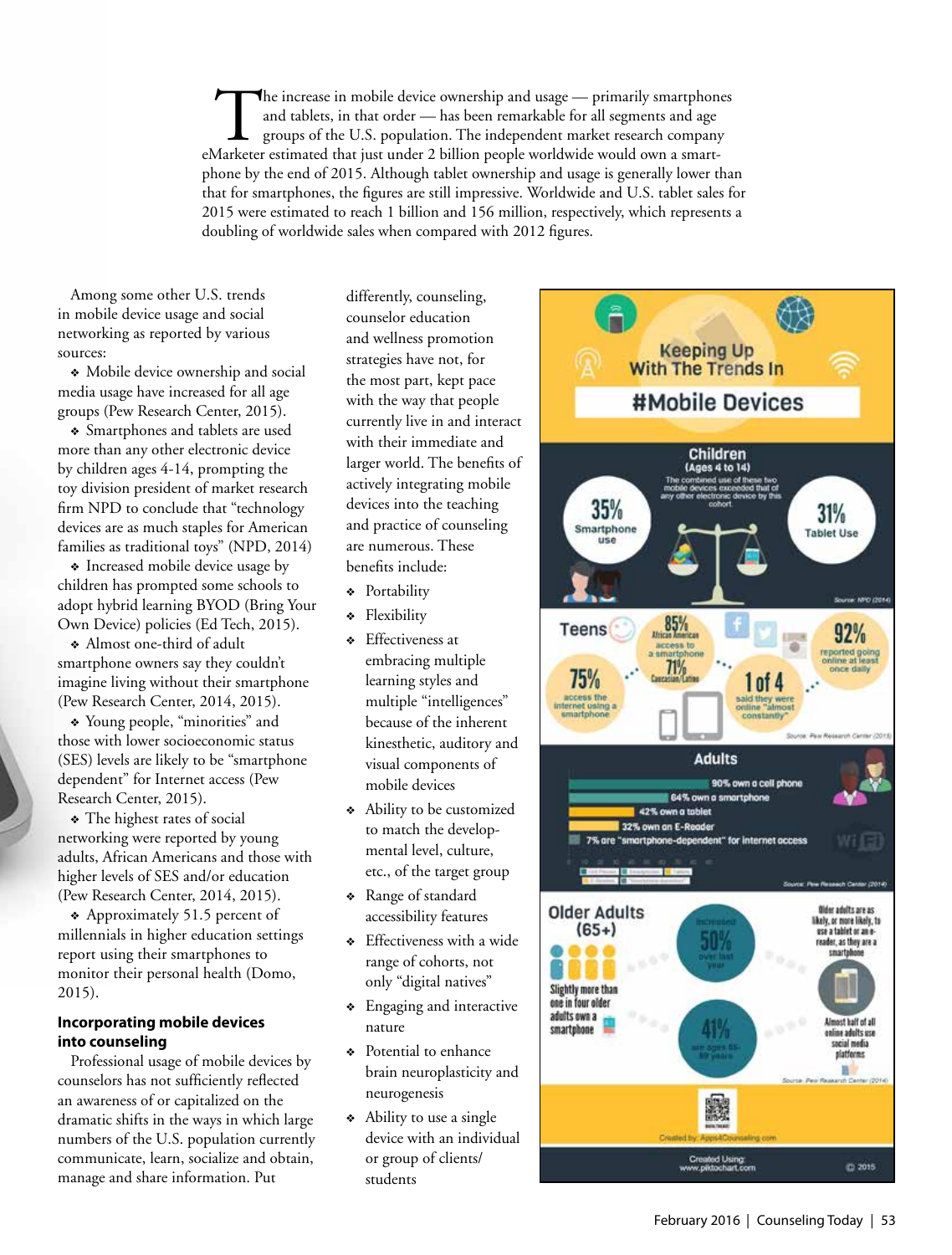



*Analytics using SurveyMonkey app (free); data from authors' iPad workshop evaluation responses, 2015 ACA Conference & Expo.*

• The ever-increasing plethora of highquality apps that are free or low cost, many of which can be used across same-system mobile devices

Put another way, an informed use of mobile devices in counseling, counselor education and wellness promotion can significantly increase the size, creativity and effectiveness of our intervention toolboxes. The importance of meeting our clients and students where they are should not be minimized.

Despite the multiple potential benefits of incorporating mobile devices into our work as counselors, there are some primary challenges regarding their use. These include:

- <sup>v</sup> Reduced counselor experience, confidence and competence, as well as limited research on the use of technology (especially mobile devices) that might enhance our work as counselors
- The less robust nature of mobile devices compared with computerbased software applications
- <sup>v</sup> The general "functional fixedness" of counselors
- Concerns regarding confidentiality
- Concerns that technology will depersonalize the counseling experience
- Privacy concerns
- \* The "digital divide"

#### **Current project: Goals, genesis and focus**

The goal of our current multiyear mobile device and app curation project is to explore ways in which iOS and Android mobile devices and related apps can be used to enhance counseling and therapy, counselor education, training and wellness promotion. Initial emphasis was on the iPad. The hope is that the results of the project will significantly streamline the app search process for counselors, human service and other allied health providers, counselor educators, trainers and counselor education students, and increase the ways and frequency in which mobile devices are purposively integrated into our work. We also hope project results might be useful to and accessed by laypeople to increase their overall well-being.

At the onset of the project in fall 2013, it was estimated that there were more than 1 million apps in Apple's



*Found at apps4counseling.com, @apps4counseling (Twitter & Facebook) and @apps4wellness (Twitter)*

App Store, with approximately 500,000 of these apps developed specifically for the iPad. Identifying counseling and wellness-related uses of mobile devices and related apps proved to be an arduous and time-consuming process, even when the literature of related fields such as education, special education and communication was considered.

Because the initial project focus was on wellness promotion, an important early step was to identify a wellness model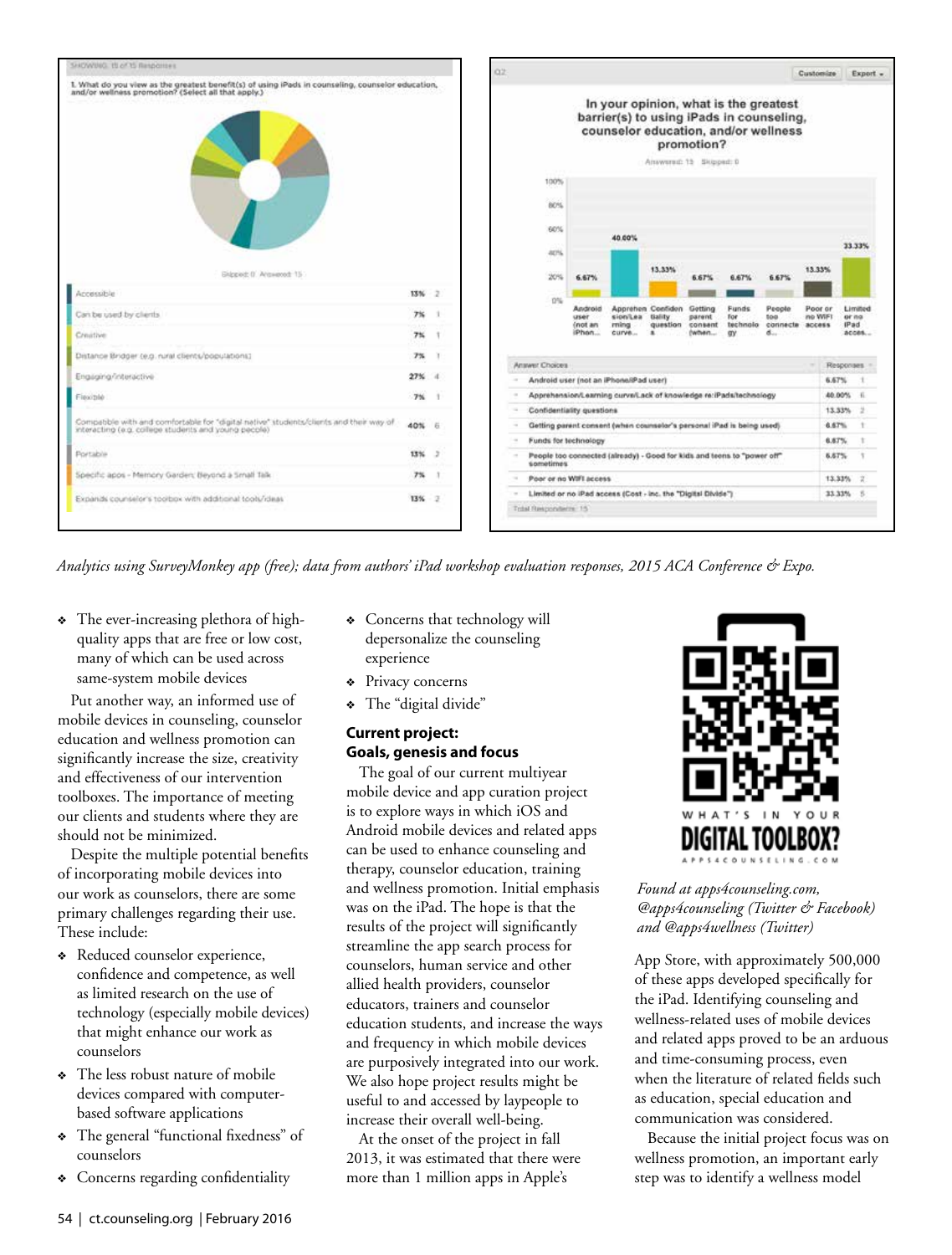to provide the conceptual foundation for app exploration and selection. After reviewing a variety of models, we adopted the landmark multilayered Indivisible Self Model developed by Jane Myers and Thomas Sweeney (2004).

This Adlerian-compatible, holistic, three-tiered factor structural model includes the unified indivisible self, representing a person's overall well-being, as its first factor. This is followed by five second-order factors: the creative self, the coping self, the social self, the essential self and the physical self. Finally, these second-order factors are composed of a combined total of 17 third-order factors. For example, the creative self is composed of the following five third-order factors: thinking, emotions, control, work and positive humor.

The current project enthusiastically adopted this model, with minor revisions, because of its evidence-based foundation, its holistic, broad-based definition of wellness and its contextual perspective.

In revisiting the Indivisible Self Model, however, it became clear that some adjustments were needed to reflect current counseling practice and literature. More specifically, this entailed a more inclusive definition of gender identity and the addition of brain health, sleep and sexual orientation as third-order factors. Finally, all third-order factors were further operationalized into a set of "fourth order" categories. Although these factors were not empirically identified, they provided a much-needed structural rubric for the project's selection of counseling/ wellness-enhancing apps and tabletspecific tools. Toward this end, we made every effort for the project to be guided by and to remain as true as possible to the writings and concepts put forth by the architects of the Indivisible Self Model, while simultaneously reflecting current practice and knowledge.

#### **App selection process**

It became clear at the outset that a structured four-stage discovery and vetting process was required to cull through the plethora of App Store apps and ultimately identify counseling/ wellness-enhancing apps for inclusion in the project.

The first stage, *Identification*, consisted of app searches within counseling and related fields. The procedure entailed

arduously culling through the App Store using related keywords, categories and leads obtained from our literature and online searches, monitoring "best new app" listings and exploring other apps offered by the developers of apps we had already identified as promising.

After an app was identified, the *Discovery* process began, which involved taking several factors into consideration before the potential app progressed to the next stage. Factors included app reviews and user ratings, App Store developer descriptions, price, file size, in-app purchasing, free version restrictions, user suitability ratings (e.g., age), whether the app was accessible on the iPhone, iPad or Apple Watch, the app's version history and the developer's attentiveness to required fixes. If these features were deemed to be satisfactory, the app was determined to be ready for further examination in the *Analysis* stage.

During the Analysis stage, surviving apps were subjected to more robust scrutiny, as we "checked under the hood and kicked the tires." The apps' user friendliness and intuitiveness came to be of utmost importance. Relevance and quality of fit with the Indivisible Self Model also came into play, as did the apps' level of versatility, customizable options and value-added features such as trend analysis, syncing/interfacing with other devices, integrated cloud storage and note-taking/ journaling elements. If the app was for children, the degree of available parental control became important, as did the inclusion of follow-up questions, activities, resources or tips for parents.

Exclusionary factors included apps that focused on self-diagnosis, hypnosis or "hookups"; were sexualized; contained an excessive amount of grammatical or spelling errors; appeared to be pushing an agenda or product; cost more than \$10; or contained excessive in-app purchasing or excessively intrusive ads. At the end of this stage, we determined whether an app provided sufficient value to warrant downloading or purchasing it to be tested in the project's fourth and final stage.

In the *Selection* stage, we test drove downloaded and purchased apps by using actual or hypothetical data to make an informed recommendation about each app's inclusion or exclusion in the project. For example, we considered ease and



*Post-it Plus app (free)*

reliability of operation, usage restrictions, customizability and information saving/ syncing. In this final stage, we raised the bar to reassess each app's relative value by conducting an informal cost-benefit analysis and determining the extent to which its concept, design, functionality and operation were unique in comparison with similar apps in its category.

The hundreds of hours spent identifying and vetting apps have thus far yielded more than 350 high-quality apps — and counting — that enhance counseling and wellness. It is important to note that the majority of apps that survived the rigorous four-stage evaluation process and ultimately received the project's stamp of approval were originally developed for purposes unrelated to counseling. It quickly became apparent to us that it was important not to be dissuaded by an app's stated or intended purpose. To be maximally effective, this necessitated holding any tendencies toward app-specific functional fixedness in check so that each app could be creatively evaluated through an objective and unbiased lens. Put differently, it was critical for the project investigators to deconstruct each potential app, peeling off the layers to highlight its bare-bones core components. This careful mining process was critical in revealing multiple gems.

#### **Case vignette and app-related interventions**

To demonstrate how mobile devices and related apps can be utilized in many ways during the counseling process, consider "John," a hypothetical case study created to demonstrate app-related counseling and wellness promotion interventions and their potential effectiveness.

John is a talented budding lawyer who is determined to become the youngest partner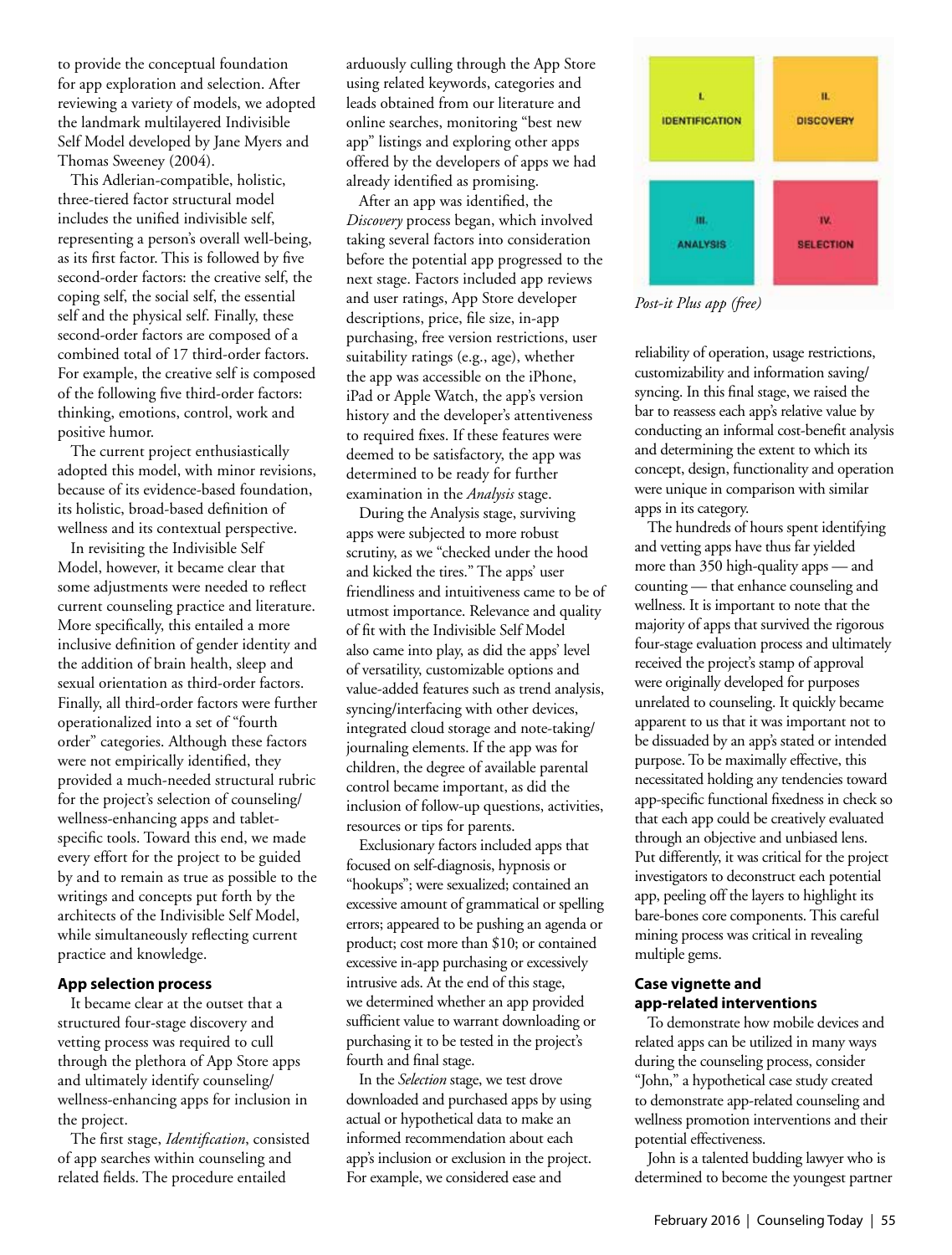in his firm. He often heads to work early and leaves late, sacrificing quality sleep and nonwork-related social activities to achieve his goal. John presents to counseling with several areas of concern. Specifically, he states that his lack of "real friends," absence of nonwork interests and neglect of his overall health and wellness have significantly contributed to his life feeling out of balance. John says that he:

- <sup>v</sup> Spends the majority of his time working at the office or at home
- $\triangleleft$  Eats on the go, typically consuming fast food on a regular basis at his desk, picking up something on his way home from work or skipping meals entirely
- <sup>v</sup> Has no time to exercise, although he has a gym located in his apartment building
- Consumes caffeine regularly to keep up with his job demands and increasingly consumes alcohol to help him relax
- <sup>v</sup> Can't recall the last time he had fun since moving to this area

John and several of his presenting concerns are good candidates for mobile/ app-related interventions, particularly because he offers that he never leaves home without his smartphone and prides himself on being the most tech-savvy employee at his firm. Additionally, he consistently mentions his overall lack of time to address many of his highlighted areas of concern.

John acknowledges that he has neglected his health and put the rest of his life "on hold" in his pursuit of making partner and achieving career success. At several points, he also brings up his overall lack of discretionary time and his perceived inability to attend to



*OWAVES, featured as the @Apps4Counseling May 2015 App of the Month*

his overall wellness. John agrees to give *OWAVES* (a free app for iPhone, iPad and Apple Watch) a try to evaluate, track and change his current habits.

In response to John's specific requests for assistance in expanding his social world and interests, he is introduced to the Meetup app (a free app for iPhone, Apple Watch and Android). This app provides users with a community-based way to nurture existing interests, rekindle old passions and explore new locally based activities through its listing of various social and interest groups in the area. John is particularly drawn to this app because he has mentioned an old love of ballroom dancing, a desire to reconnect with this "community" and an increased willingness to meet new people outside of his work environment.



*Meetup, featured as the @Apps4Counseling December 2015 App of the Month*

Additionally, John has expressed a wish to reduce his alcohol consumption and explore other ways of relaxing that are compatible with his busy lifestyle. For this, he downloads and agrees to experiment with several mindfulness strategies, especially those that don't require a large time investment. He is especially drawn to the bite-size mindfulness practices of the Smiling Mind app (free for iPhone, iPad and Android).

#### **John's insights and positive outcomes**

In response to the counselor's request that John track his daily activities using OWAVES and make efforts to use Smiling Mind and Meetup over the next two weeks, John achieves some insights and realizes some positive outcomes. First, he recognizes that taking time for lunch and eating mindfully



*Smiling Mind, featured as the @Apps4Counseling July 2015 App of the Month*

actually increases his productivity in the afternoons. He begins to increase his sleep, waking refreshed in the morning. This results in time for exercise before work, decreased stress and less perceived need to use alcohol as a relaxant.

After four weeks, John takes small daily breaks dedicated to relaxation strategies, often using one of the bitesize Smiling Mind meditations. In the process, he increases his alertness during the day, decreases his need for caffeine and frees up some evening hours for social activities. John also uses his newly available time in the evenings (due in part to his increased daytime work productivity) to begin testing the waters with the Meetup app, searching for local groups that pique his interest.

#### **Special considerations**

This hypothetical case was designed to highlight the app selection and implementation processes and the potential impact of app-related counseling interventions. Additionally, our intention is to encourage counselors to take a "blended" approach to incorporating technology into their work.

The incorporation of technology in general, and mobile devices in particular, into our counseling practice does not have to be an all-or-nothing proposition. Such interventions can enhance and supplement — not necessarily replace traditional counseling.

It is important to note that, first and foremost, John's goals and fit for technology-incorporated counseling practice were considered. John was an ideal candidate for this type of intervention because of his age, presenting issues, comfort and access to technology, openness to its utilization and perceived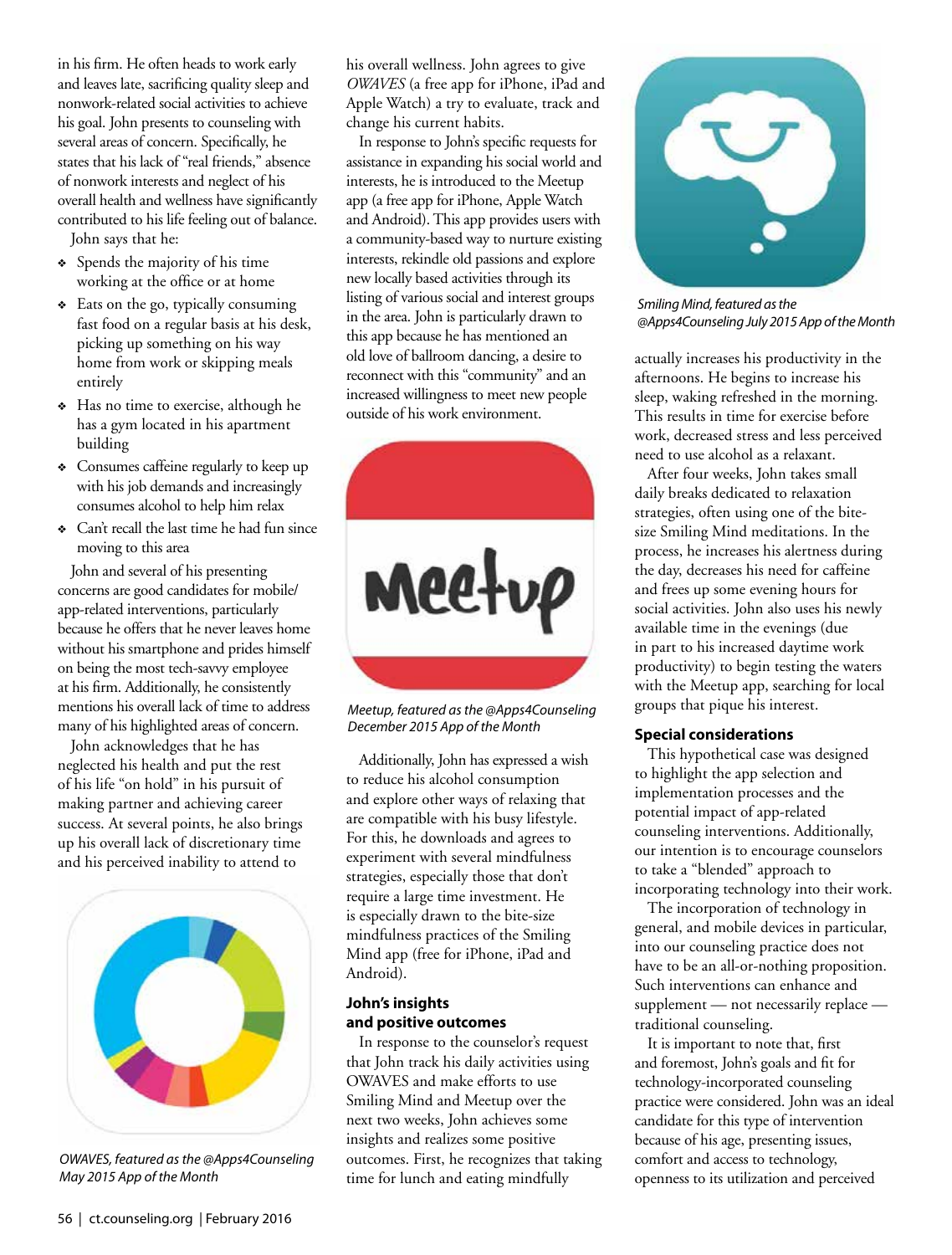lack of time to incorporate other strategies to improve his level of wellness.

#### **App selection 101: Practical applications for counselors**

Given the limited body of literature on the use of technology in general and mobile devices in particular in the counseling process, the following recommendations are offered to facilitate informed decision-making by counselors and other allied health providers when assessing the selection and incorporation of mobile devices and apps into their practice.

First and foremost, the provider should take into consideration the needs and goals of the client or student. As with any intervention, intentionality should be the driving force that guides the decision-making process. The app under consideration should be in the best interests of the client or student, taking into account his or her presenting issues and goals. Other factors such as developmental level, age suitability, cultural identification (broadly defined) and client degree of familiarity, experience and confidence in using technology should also be considered.

Although we live in a technological age that is constantly changing, the digital divide has become increasingly important. Client or student access to the considered app, as well as to the technology required to support use of the app, both inside and outside of the counseling session, are important factors that need to be considered. In addition, because confidentiality and privacy of the information generated within most apps cannot be guaranteed, this should be discussed prior to use. Any counselor who intends to utilize apps or other technology-related resources within the counseling process should strongly consider delineating such information in his or her informed consent.

Finally, counselors interested in integrating mobile devices, apps or other technologies into their work are advised to examine clients and students through the lens of their current stage in the counseling relationship and process. The Stages of Change Model (1994) developed by James Prochaska, John

Norcross and Carlo DiClemente can also be useful in this regard. These factors may be critical in determining whether the individual will be responsive to and is appropriate for the technology-based intervention being considered.

We invite you to join our growing Twitter and Facebook communities *@Apps4Wellness*, *@Apps4Counseling* and online at *apps4counseling.com* to access our App of the Month tweets and related online postings, which provide counseling/wellness-related usage ideas, app tips, case studies and sample products using the spotlighted app. We also encourage you to share with us your favorite counseling/therapy, training or wellness-enhancing apps or specific mobile device uses. Please be advised that by submitting your app or mobile device use recommendations, you are giving us permission to post your submitted information on one or all of the Apps4Counseling sites (Twitter/Facebook/ website) in the way that it was submitted.

Finally, we invite you to contribute to our international research in this area by

**STOP**

# **LOSING CLIENTS**

#### **because you can't take insurance.**

Since 2008, Credentialing.com has helped thousands of clinicians get on insurance panels.

#### **TRUSTED**

Read satisfied provider testimonials at credentialing.com

### *Let us help you grow your practice.* **Call Today!**

CREDENTIALING.COM

**1-855-664-5154 Fast | Convenient | Affordable** 

**Thriveworks** 

powered by